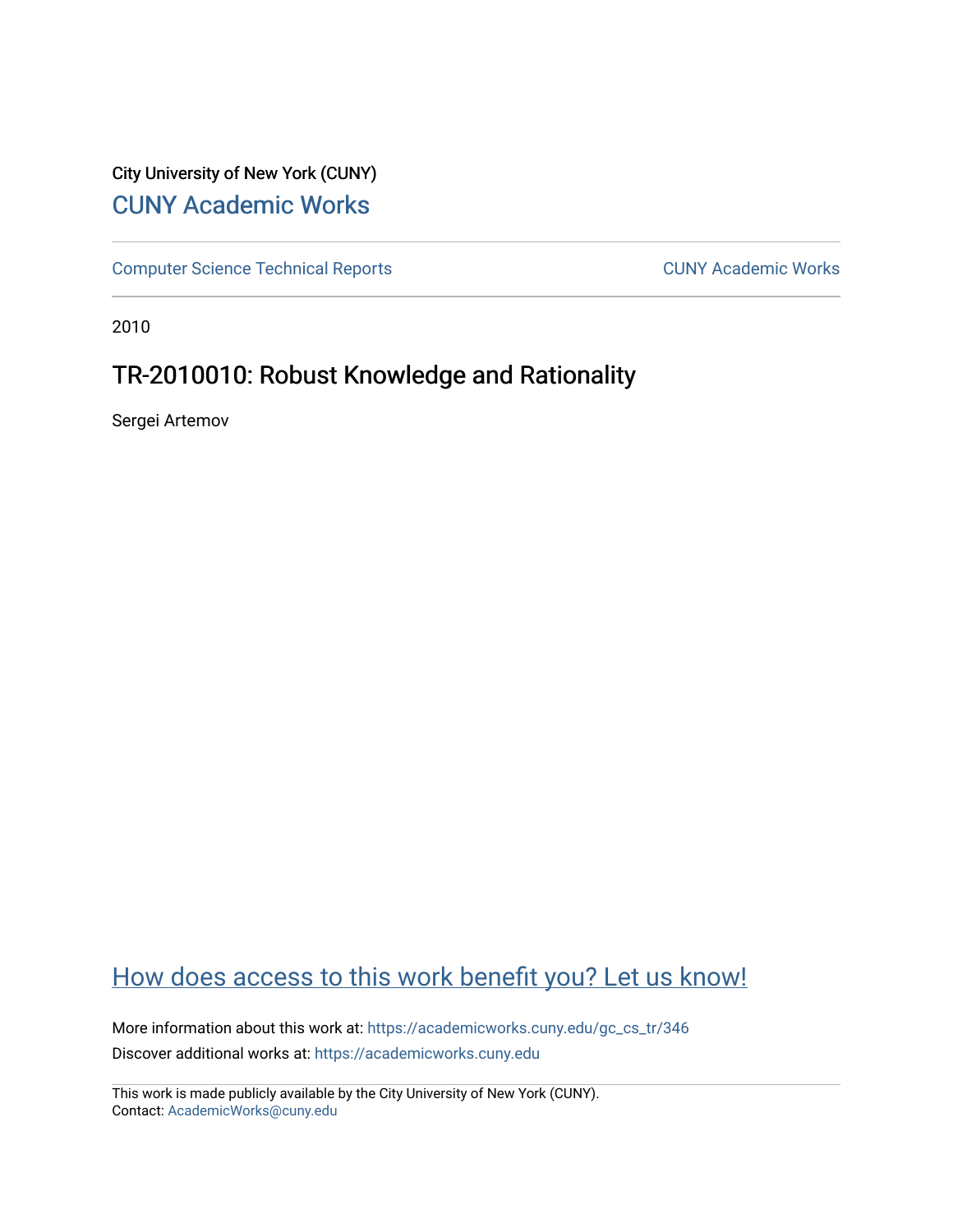# Robust Knowledge and Rationality

Sergei Artemov<sup>∗</sup> The CUNY Graduate Center 365 Fifth Avenue, 4319 New York City, NY 10016, USA sartemov@gc.cuny.edu

November 22, 2010

#### Abstract

In 1995, Aumann proved that in games of perfect information, common knowledge of rationality yields backward induction. In 1998, Stalnaker provided an example of a game in which common knowledge of rationality, once belief revision is taken into account, does not yield backward induction. However, in some pertinent situations in this example, players are allowed to forfeit the rationality condition. We introduce the notion of robust knowledge which extends common knowledge to all relevant situations, including counterfactual ones. Robust knowledge of rationality, in a general belief revision setting, represents the "no irrationality in the system" condition which is at the heart of the backward induction argument. We show that in games of perfect information, robust knowledge of rationality yields backward induction. This may be regarded as a natural form of Aumann's theorem which accommodates belief revision.

### 1 Introduction

Stalnaker's approach to games of perfect information (PI games) introduces belief revision into players' reasoning [Stalnaker, 1998]. The paradigmatic example is provided by the common interest game in Figure 1. In Aumann's setting [Aumann, 1995], given common knowledge of rationality, players play the backward induction solution (aaa), i.e., across at all three nodes. Stalnaker's approach claims that the solution  $(dda)$ , i.e., down at  $v_1$ , *down* at  $v_2$ , and *across* at  $v_3$  can be regarded as rational under 'the same' assumption of common knowledge of rationality, once belief revision is taken into account.

<sup>∗</sup>This work is supported by the National Science Foundation under Grant No. 0830450.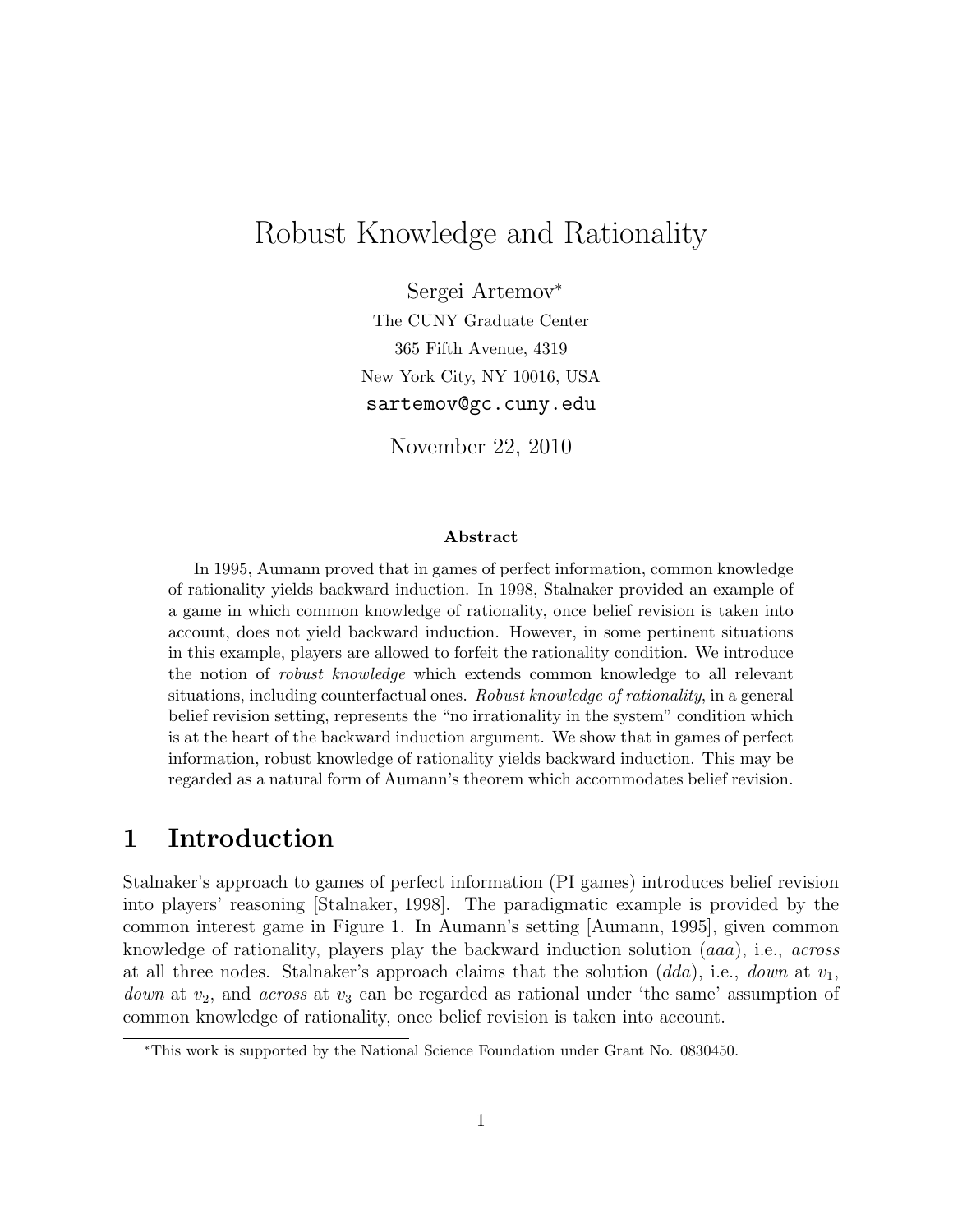Stalnaker's reasoning proceeds as follows. Consider a variant of the game in which (dda) is common knowledge. Then it is common knowledge that both players are rational, but the only solution, (dda), is not the backward induction solution.



Figure 1: Stalnaker's game

It suffices to check that both players are rational in  $(dda)$ ; this would yield common knowledge of rationality since (dda) is common knowledge.

- Ann is rational at  $v_3$  according to the game tree.
- Bob is rational at  $v_2$  since if Ann were to play across at  $v_1$  (an obviously irrational move by Ann given her knowledge that Bob is playing *down*), then Bob revises his initial belief of Ann's rationality and no longer assumes that Ann will play *across* at  $v_3$ . Under these circumstances, playing *down* at  $v_2$  is not irrational for Bob.
- Ann is rational at  $v_1$  since she knows that Bob is playing *down*.

In this proof, the heart of the matter is how Bob would react to being surprised by Ann's (irrational) move *across* at  $v_1$ . There are various possibilities:

- 1. Bob revises his belief in Ann's rationality for the remainder of the game;
- 2. Bob does not revise his belief in Ann's rationality for the remainder of the game.

Stalnaker describes what happens when the first possibility is allowed. This case was cast in a formal logical framework in [Halpern, 2001].

We offer a general logical treatment of the second case and show that it leads to the backward induction solution,  $BI$ , in all PI games.<sup>1</sup> Our goal is not to defend or attack  $BI$ , but to formulate the underlying issues fully and formally.

How does our approach correspond to Aumann's? Aumann obtains BI, but not via this route. In his treatment, there is no explicit belief revision and the condition "there is no irrationality in the system" is represented by the common knowledge of rationality

<sup>&</sup>lt;sup>1</sup> [Stalnaker, 1998] claims that, in case 2, the game in Figure 1 will end in the backward induction solution, but he does not offer a formal argument for this example or more generally.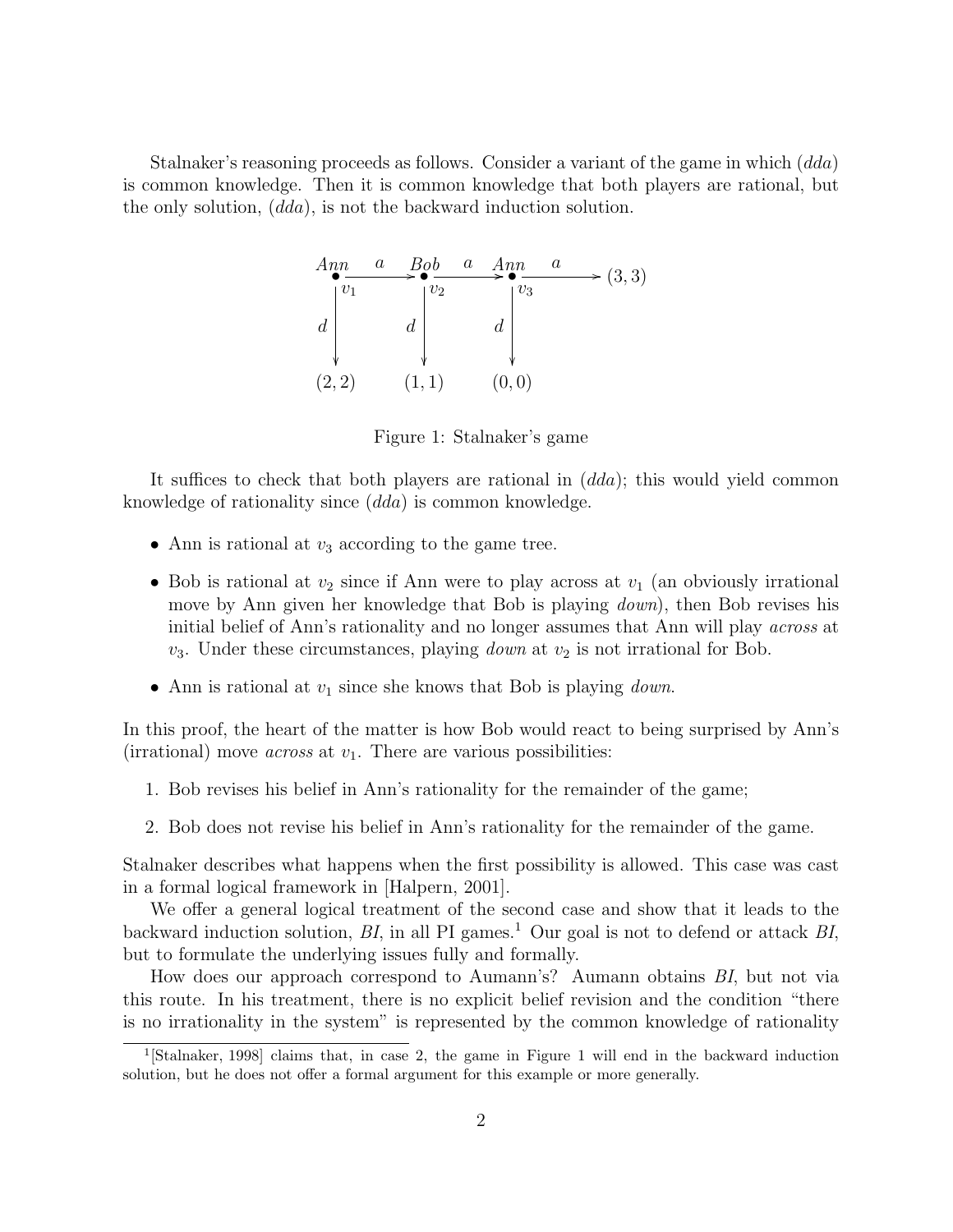assumption. In contrast, we allow belief revision, but preserve knowledge of rationality for the remainder of the game; the condition "there is no irrationality in the system" is represented by a stronger assumption which we call robust knowledge of rationality. So our approach may be regarded as an extension of Aumann's to a belief revision setting. In particular, when the belief revision is trivial, i.e., epistemic states do not change, our approach coincides with Aumann's.

### 2 Models of rationality and belief revision

Let us recap basic terminology. An extensive game consists of the following components.

1. A finite set  $I = \{1, 2, \ldots, n\}$  of players.

2. A finite rooted tree H with set of nodes (also called 'vertices') N. Each node has a unique path from the root called the history of this node. The leaves of the game tree are called terminal nodes, or outcomes. The set of all terminal nodes is called Z.

3. A player function P that assigns a player (making a move) to each nonterminal node.

4. For each player, a payoff function defined on Z.

The root node r is the starting point of the game. At any node  $v \in (N \setminus Z)$ , player  $P(v)$ chooses one of the successor nodes (makes a move).

An **Aumann model** is a tuple  $\mathcal{M} = (\Omega, \mathcal{K}_1, \dots, \mathcal{K}_n, \mathbf{s})$  where  $\Omega$  is a set of "epistemic states" of the world,  $\mathcal{K}_1, \ldots, \mathcal{K}_n$  are knowledge partitions of  $\Omega$  corresponding to players  $1, 2, \ldots, n$ , and s is a mapping from  $\Omega$  to the set of all strategy profiles: for a state  $\omega$ ,

$$
\mathbf{s}(\omega)=(s_1,\ldots,s_n).
$$

Each  $s_i$  is a strategy of player i, i.e., an assignment of a move at each node v such that  $P(v) = i$ . We write  $\mathbf{s}_i(\omega)$  for *i*'s component of the strategy profile  $\mathbf{s}(\omega)$ , i.e.,  $s_i$ . Also, for a strategy profile s, let  $(s_{-i}, s^i)$  be the strategy profile obtained from s by replacing  $s_i$  by  $s^i$ ,  $h_i^v(s)$  be i's conditional payoff if strategy profile s is followed starting at v, and  $\mathcal{K}_i(\omega)$ be the cell in  $\mathcal{K}_i$  that includes  $\omega$ . The following *measurability* property is usually assumed: players know their own strategies, i.e.,  $\mathbf{s}(\omega) = \mathbf{s}(\omega')$  whenever  $\omega' \in \mathcal{K}_i(\omega)$ .

The definition of rationality is formalized as follows.

**Definition 1** Player *i* is **rational** at vertex v in state  $\omega$  if, for each strategy  $s^i$ , there exists  $\omega' \in \mathcal{K}_i(\omega)$  such that

$$
h_i^v(\mathbf{s}(\omega')) \ge h_i^v(\mathbf{s}_{-i}(\omega'), s^i).
$$

Extended models formalize Stalnaker's representation of counterfactuals via the selection function "the closest world where a given vertex is reached." In a formal setting, the extended model is a tuple  $\mathcal{M} = (\Omega, \mathcal{K}_1, \ldots, \mathcal{K}_n, \mathbf{s}, f)$  where  $(\Omega, \mathcal{K}_1, \ldots, \mathcal{K}_n, \mathbf{s})$  is an Aumann model and a selection function  $f$  maps pairs of states and vertices to states. The intended reading of  $f(\omega, v) = \omega'$  is  $\omega'$  is the closest state to  $\omega$  in which vertex v is reached. It is assumed that  $f$  satisfies the following conditions: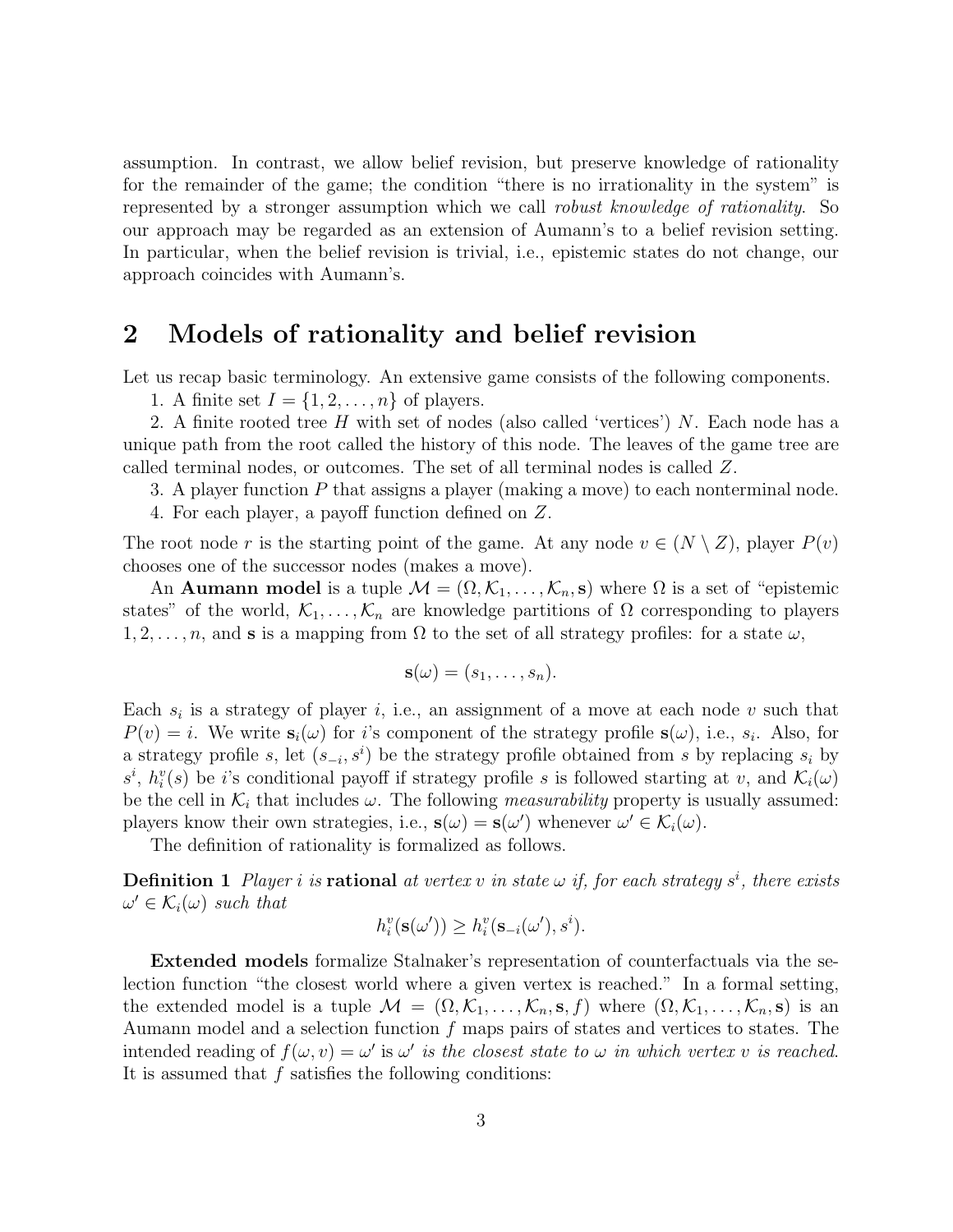- F1. Vertex v is reached in  $f(\omega, v)$ .
- F2. If v is reached in  $\omega$ , then  $f(\omega, v) = \omega$ .
- F3.  $s(f(\omega, v))$  and  $s(\omega)$  agree on the subtree of the game tree at and below v.

**Definition 2** Player i is Stalnaker-rational in state  $\omega$  at vertex v if i is rational at v in  $f(\omega, v)$ .

Substantive rationality is rationality at all vertices of the game tree. This definition also extends to Stalnaker rationality.

In epistemology, 'knowledge' is usually understood as non-defeasible (cf. [Steup, 2005]), and not subject to revision. Stalnaker allows revision of 'common knowledge of rationality' in some hypothetical situations and hence treats 'common knowledge of rationality,' rather, as 'rationality and common belief of rationality.' The latter has been formalized in the belief-based literature in various ways (cf. [Battigalli and Friedenberg, 2009, Brandenburger and Friedenberg, 2010]); these also allow solution (dda) for the game in Figure 1 under assumptions of rationality and common belief in rationality.

#### 3 Common knowledge is too weak for belief revision

We argue that the common knowledge of rationality assumption is too weak to guarantee that there is no irrationality in the system. Consider the game in Figure 1. Following [Halpern, 2001], we introduce<sup>2</sup> the following strategy profiles:

- $s<sup>1</sup>$  is the strategy profile (dda), i.e., Ann plays down at  $v_1$ , Bob plays down at  $v_2$ , and Ann plays *across* at  $v_3$ ;
- $s^2$  is the strategy profile  $(ada)$ ;
- $s^3$  is the strategy profile  $(add)$ ;
- $s<sup>4</sup>$  is the strategy profile (*aaa*) (which is the backward induction solution);
- $s^5$  is the strategy profile (aad).

As in [Halpern, 2001], consider the extended model  $\mathcal{A} = (\Omega, \mathcal{K}_{Ann}, \mathcal{K}_{Bob}, \mathbf{s}, f)$  where

- $\Omega = {\omega_1, \omega_2, \omega_3, \omega_4, \omega_5};$
- $\mathcal{K}_{Ann} = {\{\{\omega_1\}, \{\omega_2\}, \{\omega_3\}, \{\omega_4\}, \{\omega_5\}\}};$
- $\mathcal{K}_{Bob} = {\{\{\omega_1\}, \{\omega_2, \omega_3\}, \{\omega_4\}, \{\omega_5\}\}};$

<sup>&</sup>lt;sup>2</sup>in slightly different notation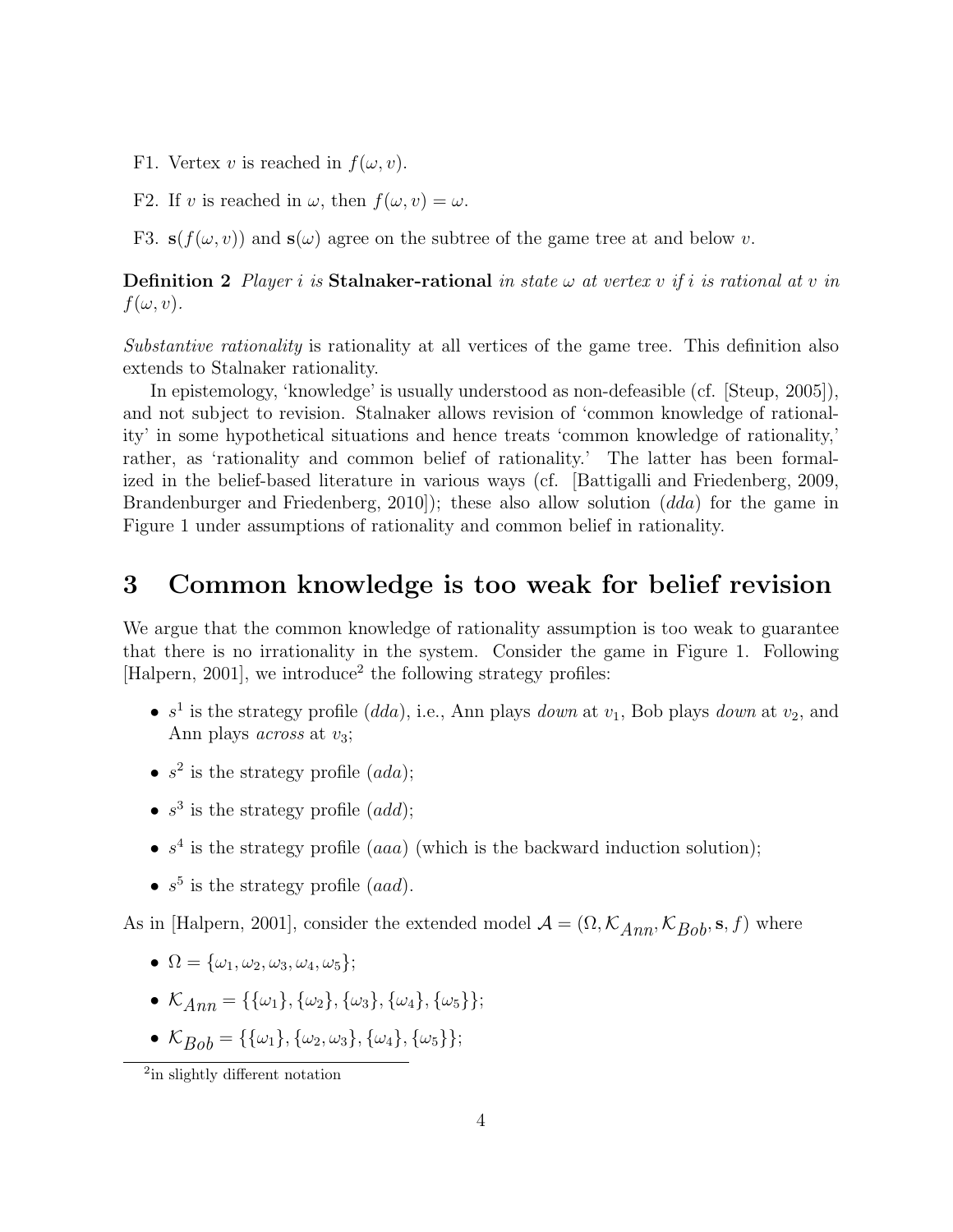- $s(\omega_j) = s^j$  for  $j = 1-5$ ;
- $f(\omega_1, v_2) = \omega_2$ ,  $f(\omega_1, v_3) = \omega_4$ ,  $f(\omega_2, v_3) = \omega_4$ ,  $f(\omega_3, v_3) = \omega_5$ , and  $f(\omega, v) = \omega$  in all other situations.

The true epistemic state is assumed to be  $\omega_1$ . The Stalnaker-Halpern argument claims that

Stalnaker rationality is common knowledge in 
$$
\omega_1
$$
.  $(1)$ 

Since  $\omega_1$  is not a backward induction solution, (1) implies that in model A, common knowledge of rationality does not yield backward induction. Let us prove (1). Since

$$
\mathcal{K}_{Ann}(\omega_1) = \mathcal{K}_{Bob}(\omega_1) = {\omega_1},
$$

everything that is true in  $\omega_1$  is common knowledge in  $\omega_1$ . Let us check that Stalnaker rationality of both players holds in  $\omega_1$ , in particular that Bob is Stalnaker-rational in  $\omega_1$  at  $v_2$ . Selection function f reduces this question to the claim that Bob is (Aumann-)rational in state  $\omega_2$  at vertex  $v_2$  which is established by direct application of Definition 1.

The problem is that in state  $\omega_2$  at vertex  $v_2$ , **Bob cannot know that Ann will stay Stalnaker-rational**. Indeed, Ann is not Stalnaker-rational in  $\omega_3$  (since  $f(\omega_3, \nu_3) = \omega_5$ and Ann is not rational in  $\omega_5$  at  $v_3$ , and  $\omega_3 \in \mathcal{K}_{Bob}(\omega_2)$ . Speaking informally, following selection function  $f(\omega_1, \nu_2) = \omega_2$ , Bob at  $\nu_2$  revises his belief from  $\omega_1$  to  $\omega_2$  in which Ann plays *across* at  $v_1$ . Accidentally, Bob also forfeits his knowledge of Ann's rationality at  $v_3$ . Technically speaking, this is not a violation of the common knowledge of rationality assumption since  $\omega_2$  is not epistemically reachable from the original state  $\omega_1$ ; this is the essence of the Stalnaker example.

As we can see, the common knowledge of substantive Stalnaker rationality assumption does not reach its intended goal to secure, in Aumann's words ([Aumann, 2010]), that "there is no irrationality in the system," and hence stronger notions of shared rationality should be considered.

#### 4 Robust knowledge

Robust knowledge is common knowledge that is maintained during belief revision.

Given an extended model  $\mathcal{M} = (\Omega, \mathcal{K}_1, \ldots, \mathcal{K}_n, \mathbf{s}, f)$ , a **situation** is a pair  $(\omega, v)$  of a state  $\omega$  and nonterminal vertex v of the game tree. We define a notion of relevant situation that reflects our goal to maintain common knowledge for the remainder of the game at any depth of the belief revision process.

The set RS of situations relevant to a situation  $(\omega, v)$  is the minimal set of situations containing  $(\omega, v)$  and closed under

a) reachability of states:  $(\omega', v') \in RS$  and  $\omega''$  is reachable from  $\omega'$  yields  $(\omega'', v') \in RS$ and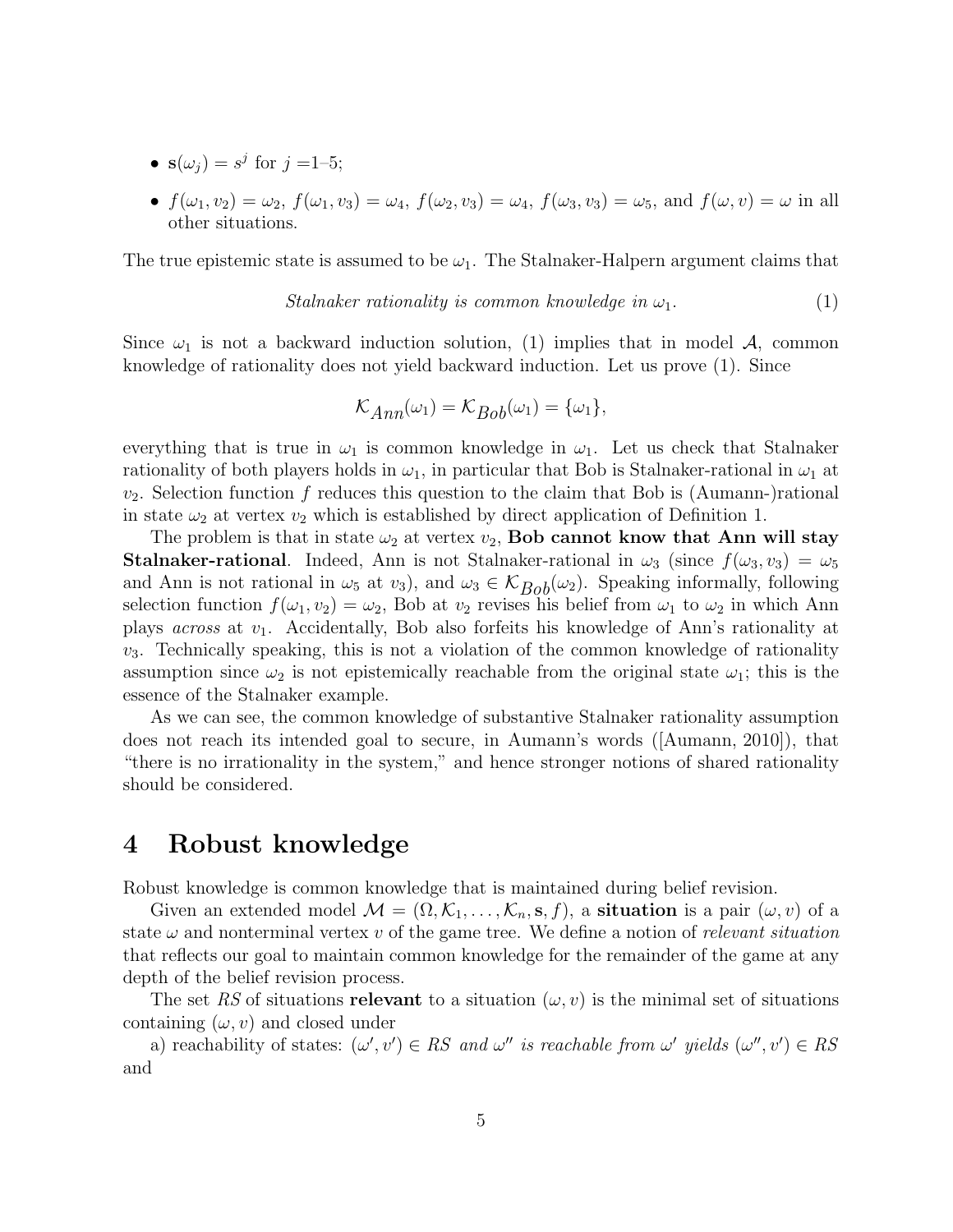b) belief revision:  $(\omega', v') \in RS$  and  $v' \preceq v''^{3}$  yields  $(f(\omega', v''), v'') \in RS$ .

**Definition 3** Event F is robust knowledge in situation  $(\omega, v)$  if F holds in all situations relevant to  $(\omega, v)$ .

We can say that F is robust knowledge in state  $\omega$  if F is robust knowledge in situations  $(\omega, v)$  for all nonterminal vertices v. However, in the belief revision setting, it seems more appropriate to consider knowledge/belief in situations rather than states since moving from a node  $v$  to a later node  $v'$  can be accompanied by revision of epistemic states.

**Definition 4** Event  $F$  is **universal knowledge** if  $F$  holds in all situations.

From the definitions, if follows that in any situation,

Universal Knowledge ⇒ Robust Knowledge ⇒ Common Knowledge ⇒ Knowledge.

If belief revision in a model is trivial, i.e., does not change epistemic states,  $f(\omega, v) = \omega$ for each state  $\omega$  and vertex v, then robust knowledge in the initial situation  $(\omega, r)$ , where r is the root node of the game tree, is equivalent to common knowledge in state  $\omega^4$ 

### 5 Robust knowledge of rationality

Robust knowledge of rationality means that rationality holds in all relevant situations. This notion represents the belief revision strategy under which knowledge of rationality for the remainder of the game is maintained.

Definition 5 Robust knowledge of rationality in a given situation means that, in each relevant situation  $(\omega, v)$ , player  $P(v)$  is rational at vertex v in state  $\omega$ .

Robust knowledge of rationality represents the condition that neither iterated reasoning nor belief revision at any node can reach an 'irrational' situation.

How is this related to other methods of expressing "no irrationality in the system" in a belief revision setting? It is immediately apparent that the common knowledge of substantive Stalnaker rationality is subsumed by robust knowledge of rationality. Indeed, suppose common knowledge of substantive Stalnaker rationality does not hold in a true situation  $(\omega, v)$ . Then there is a state  $\omega'$  reachable from  $\omega$  and node  $v' \succeq v$  such that rationality of the corresponding player fails in situation  $(f(\omega', v'), v')$ . The latter is relevant in  $(\omega, v)$ , hence robust knowledge of rationality fails in  $(\omega, v)$ . The fact that robust knowledge of rationality is strictly stronger than common knowledge of substantive Stalnaker rationality is demonstrated in Example 1.

<sup>&</sup>lt;sup>3</sup>i.e.,  $v''$  is  $v'$  or a future node with respect to  $v'$ .

<sup>&</sup>lt;sup>4</sup>[Aumann, 1987] notes that in strategic games, one can restrict the universe to the smallest common knowledge event, hence universal, robust, and common knowledge coincide.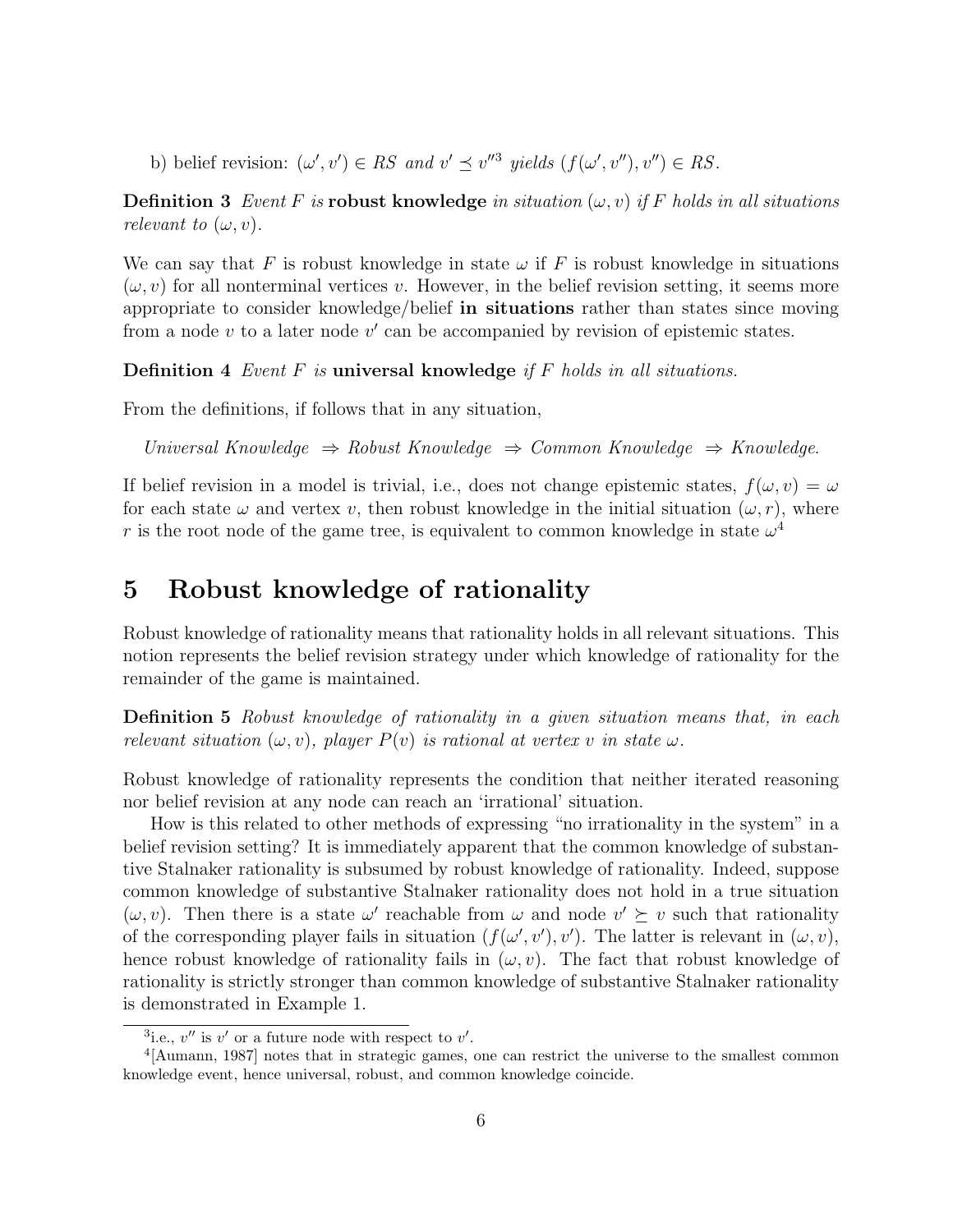**Example 1** In model A, there are five states and three non-terminal nodes, hence  $5 \times 3 =$ 15 situations total. Assuming common knowledge of substantive Stalnaker rationality in true state  $\omega_1$  means rationality in the following three situations:

$$
S = \{(\omega_1, v_1), \ (\omega_2, v_2), \ (\omega_4, v_3)\}.
$$

However, as we have seen earlier, this assumption is not sufficient to ensure that there is no irrationality in the system. In particular, in  $(\omega_2, \nu_2)$ , Bob considers  $\omega_3$  possible, and to guarantee that Bob in  $(\omega_2, \nu_2)$  knows Ann's rationality we have to add the condition that Bob knows Ann's rationality in  $(\omega_3, \nu_2)$  as well. Further closure with respect to belief revision produces one more relevant situation  $(\omega_5, \nu_3)$  in which rationality should be maintained to guarantee that "there is no irrationality in the system."

We end up with the set W of all realizable situations relevant to true situation  $(\omega_1, v_1)$ :

$$
W = \{(\omega_1, v_1), (\omega_2, v_2), (\omega_4, v_3), (\omega_3, v_2), (\omega_5, v_3)\}.
$$

Robust knowledge of rationality does not hold in  $(\omega_1, v_1)$ . Indeed, situation  $(\omega_5, v_3)$  is relevant in  $(\omega_1, \nu_1)$ , but Ann is not rational in  $\omega_5$  at  $\nu_3$ .

This example illustrates the difference between Halpern-Stalnaker's common knowledge of substantive Stalnaker rationality and robust knowledge of rationality: the former is not necessarily closed under reachability in relevant situations which allows for irrationality in the system.

The following theorem states that robust knowledge of rationality yields backward induction in all PI games.

**Theorem 1** In extended models over generic game trees, robust knowledge of rationality yields backward induction.

**Proof.** Let  $M = (\Omega, \mathcal{K}_1, \dots, \mathcal{K}_n, \mathbf{s}, f)$  be an extended model such that robust knowledge of rationality holds in true situation  $(\omega_0, r)$  where r is the root vertex. This means that a corresponding player is rational in each relevant situation  $(\omega, v)$ . We claim that for every relevant situation  $(\omega, v)$ , restriction of profile  $s(\omega)$  on the subtree Γ below v (which includes v itself) coincides with BI. Theorem 1 follows from this claim since  $(\omega_0, r)$  is relevant in itself and the subtree  $\Gamma$  below r is the entire game tree.

To prove the claim, assume the opposite, i.e., that  $s(\omega) \neq B I$  on the subtree  $\Gamma$  below v for some relevant situations  $(\omega, v)$ . Let  $(\tilde{\omega}, \tilde{v})$  be such a situation with the lowest nonterminal vertex  $\tilde{v}$ . Also, let *i* be the player making a move at  $\tilde{v}$ .

**Lemma 1** Let  $\omega' \in \mathcal{K}_i(\tilde{\omega})$ . Then  $\mathbf{s}(\omega')$  coincides with BI at any vertex  $v'$  strictly below  $\tilde{v}$ .

**Proof.** Let v' be a vertex strictly below  $\tilde{v}$ . Situation  $(f(\omega', v'), v')$  is relevant, by the definition. By the choice of  $\tilde{v}$ ,  $s(f(\omega', v'))$  coincides with  $BL \text{ on } v'$ . By condition E3 on the definition. By the choice of  $\tilde{v}$ ,  $s(f(\omega', v'))$  coincides with BI on v'. By condition F3 on the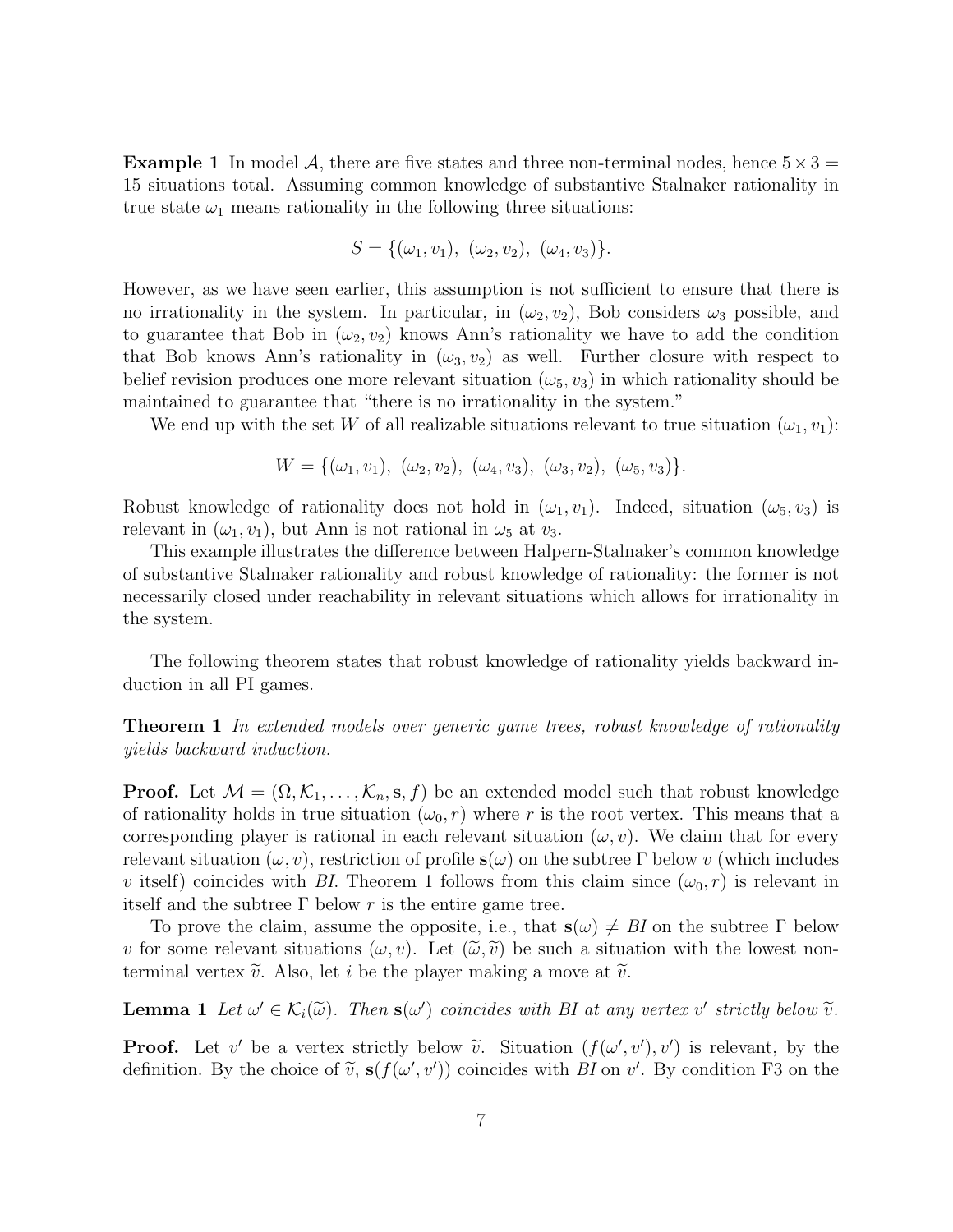selection function,  $s(f(\omega', v'))$  agrees with  $s(\omega')$  on v', hence  $s(\omega')$  coincides with BI on v'.  $\Box$ 

In particular,  $\mathbf{s}(\tilde{\omega})$  coincides with BI at any vertex v' strictly below  $\tilde{v}$ . By the choice of  $\tilde{v}$  at a strictly below  $\tilde{v}$ . By the choice of  $(\tilde{\omega}, \tilde{v})$ , strategy profile  $s(\tilde{\omega})$  suggests a non-BI move at or below  $\tilde{v}$ . By Lemma 1, such a move can only occur at  $\tilde{v}$ . So,  $s(\tilde{\omega})$  is different from BI at  $\tilde{v}$ .

We now show that i is not rational in  $(\tilde{\omega}, \tilde{v})$ . Let  $\omega' \in \mathcal{K}_i(\tilde{\omega})$ , then situation  $(\omega', \tilde{v})$ <br>clayert. By monographity, strategy profiles  $s(\omega')$  and  $s(\tilde{\omega})$  coincide at  $\tilde{\omega}$  in particular. is relevant. By measurability, strategy profiles  $\mathbf{s}(\omega')$  and  $\mathbf{s}(\tilde{\omega})$  coincide at  $\tilde{v}$ , in particular,  $\mathbf{s}(\omega')$  differs from BI at  $\tilde{v}$ .<br>Therefore, at and help

Therefore, at and below  $\tilde{v}$ ,  $BI = (\mathbf{s}_{-i}(\omega'), BI_i)$ . Since backward induction at  $\tilde{v}$  chooses best move for *i* given  $BI$  moves below  $\tilde{v}$ , and the game tree is generic, the payoff of the best move for i given BI-moves below  $\tilde{v}$ , and the game tree is generic, the payoff of  $\mathbf{s}(\omega')$  at  $\widetilde{v}$  is strictly worse than that of *BI*:

$$
h_i^{\widetilde{v}}(\mathbf{s}(\omega')) < h_i^{\widetilde{v}}(\mathbf{s}_{-i}(\omega'), BI_i).
$$

By Definition 1, *i* is not rational in  $\tilde{\omega}$  at  $\tilde{v}$ , which contradicts the robust knowledge of rationality assumption rationality assumption.

In addition, we can make an immediate existence observation: the epistemic conditions of Theorem 1 are possible for any game tree.

Theorem 2 For an arbitrary game tree, there exists an extended Aumann model such that robust knowledge of rationality holds in a true situation.<sup>5</sup>

**Proof.** Given a game tree  $\mathcal T$  with set of nodes N and set of terminal nodes Z, define an extended Aumann model M such that

 $\Omega = {\omega_{v} \mid v \in N \setminus Z},$  i.e., one state for each nonterminal node;

 $\mathcal{K}_1 = \mathcal{K}_2 = \ldots = \mathcal{K}_n = \{\{\omega_v\} \mid v \in N \setminus Z\};$ 

 $s(\omega_v)$  is a (unique) profile the leads from root r to v and coincides with the backward induction profile BI at all other nodes;

$$
f(\omega_u, v) = \begin{cases} \omega_u & \text{if } v \le u; \\ \omega_v & \text{otherwise.} \end{cases}
$$
 (2)

It is easy to observe that properties F1–F3 of the selection function are valid.

In model M, the set RS of situations relevant to true situation  $(\omega_r, r)$  is

$$
\{(\omega_v, v) \mid v \in N \setminus Z\}.
$$

Indeed, since reachability in M is trivial, RS is generated by belief revision only:  $(\omega', v') \in$ RS and  $v' \preceq v''$  yields  $(f(\omega', v''), v'') \in RS$ . Belief revision always applies selection function f to a future node, hence only the second clause of the definition of  $f(2)$  is applicable: since  $u \prec v$ ,  $(f(\omega_u, v), v) = (\omega_v, v)$ .

In each situation  $(\omega_v, v)$ , player  $P(v)$  is rational since profile  $s(\omega_v)$  coincides with BI at and below v, and BI suggests the best response for  $P(v)$  at v.

<sup>5</sup>Theorem 2 and its proof were added on May 30, 2011.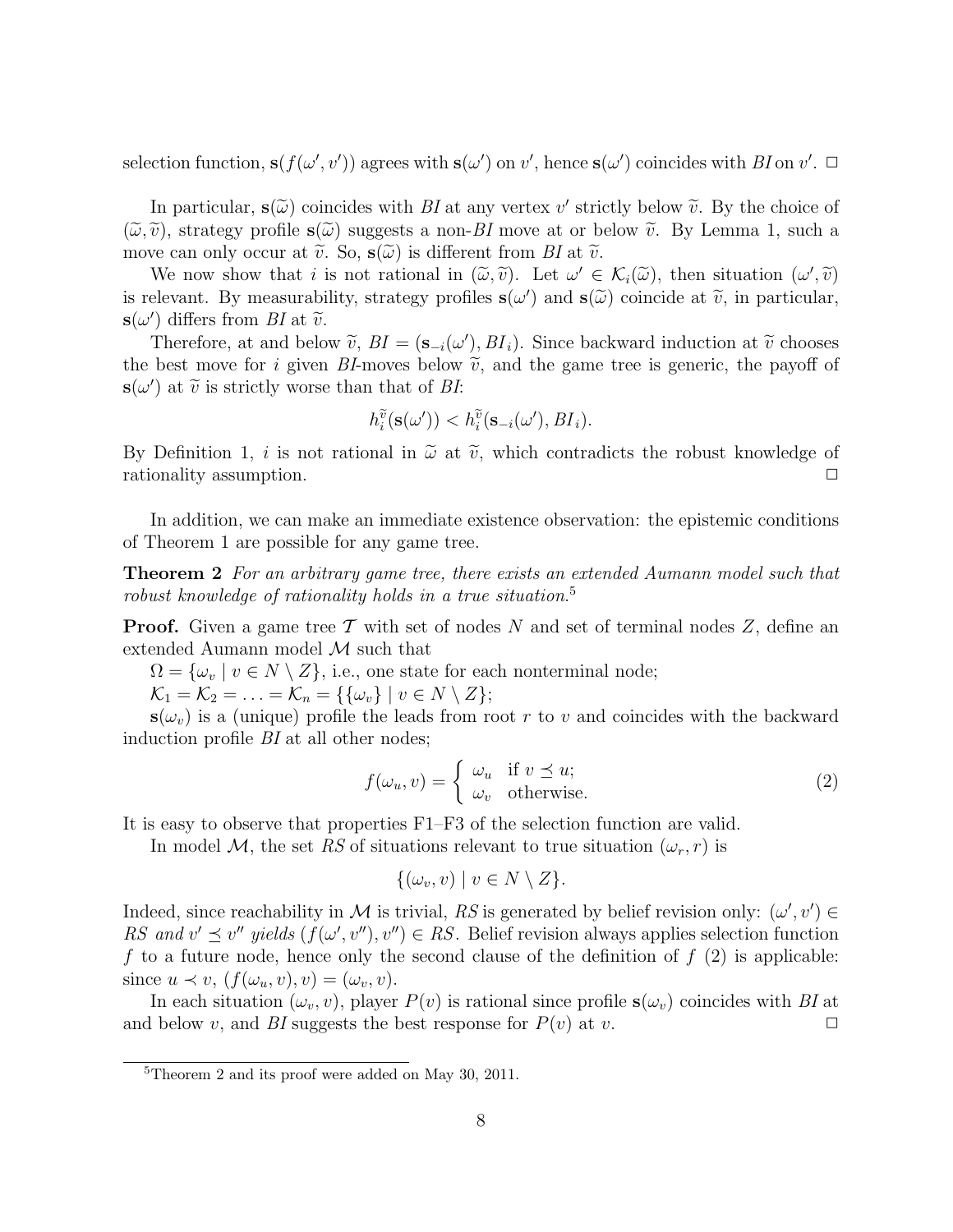### 6 Discussion

1. Coherence of knowledge and revision. It makes sense to consider some additional properties of extended Aumann models. For example, it seems natural to assume that if a vertex is reached, all players know this, i.e., if v is reached in some state in  $\mathcal{K}_i(\omega)$ , then v is reached in all states in  $\mathcal{K}_i(\omega)$ . This property is met in the Stalnaker example, model A.

2. Error tolerance levels. For games with a 'small' number of irrational moves, robust knowledge of rationality can be justified by a strong reputation for the rationality of players, their history of rational behavior, etc. An isolated irrational move can be viewed as a technical error. However, trust in rationality can fade with each irrational move and given a 'large' number of such moves, robust knowledge of rationality could become unfeasible. More realistic models of robust rationality could include an error-tolerance level, i.e., a bound on the number of errors (e.g., one) allowed for each player.

### 7 Acknowledgments

The author is greatly indebted to Robert Aumann for his interest and encouraging support of this work. The author is deeply grateful to Adam Brandenburger for his guidance and inspiring discussions. This paper substantially benefited from insightful comments by Christian Bach. Many thanks also to Vladimir Krupski, Elena Nogina, and Çağıl Taşdemir for numerous useful suggestions.

Special thanks to Karen Kletter for editing this paper.

## References

- [Aumann, 1987] R. Aumann. Correlated Equilibrium as an Expression of Bayesian Rationality. Econometrica, 55(1):1–18, 1987.
- [Aumann, 1995] R. Aumann. Backward Induction and Common Knowledge of Rationality. Games and Economic Behavior, 8:6–19, 1995.
- [Aumann, 2010] R. Aumann. Epistemic Logic: 5 Questions. Vincent F. Hendricks and Olivier Roy, eds. Automatic Press/VIP, pp. 21-33, 2010.
- [Battigalli and Friedenberg, 2009] P. Battigalli, A. Friedenberg. Context-Dependent Forward Induction Reasoning. *Working Paper n. 351*, IGIER – Università Bocconi, Milano – Italy August 2009.
- [Brandenburger and Friedenberg, 2010] A. Brandenburger, A. Friedenberg. Self-admissible sets. Journal of Economic Theory, 145(2):785-811, 2010.